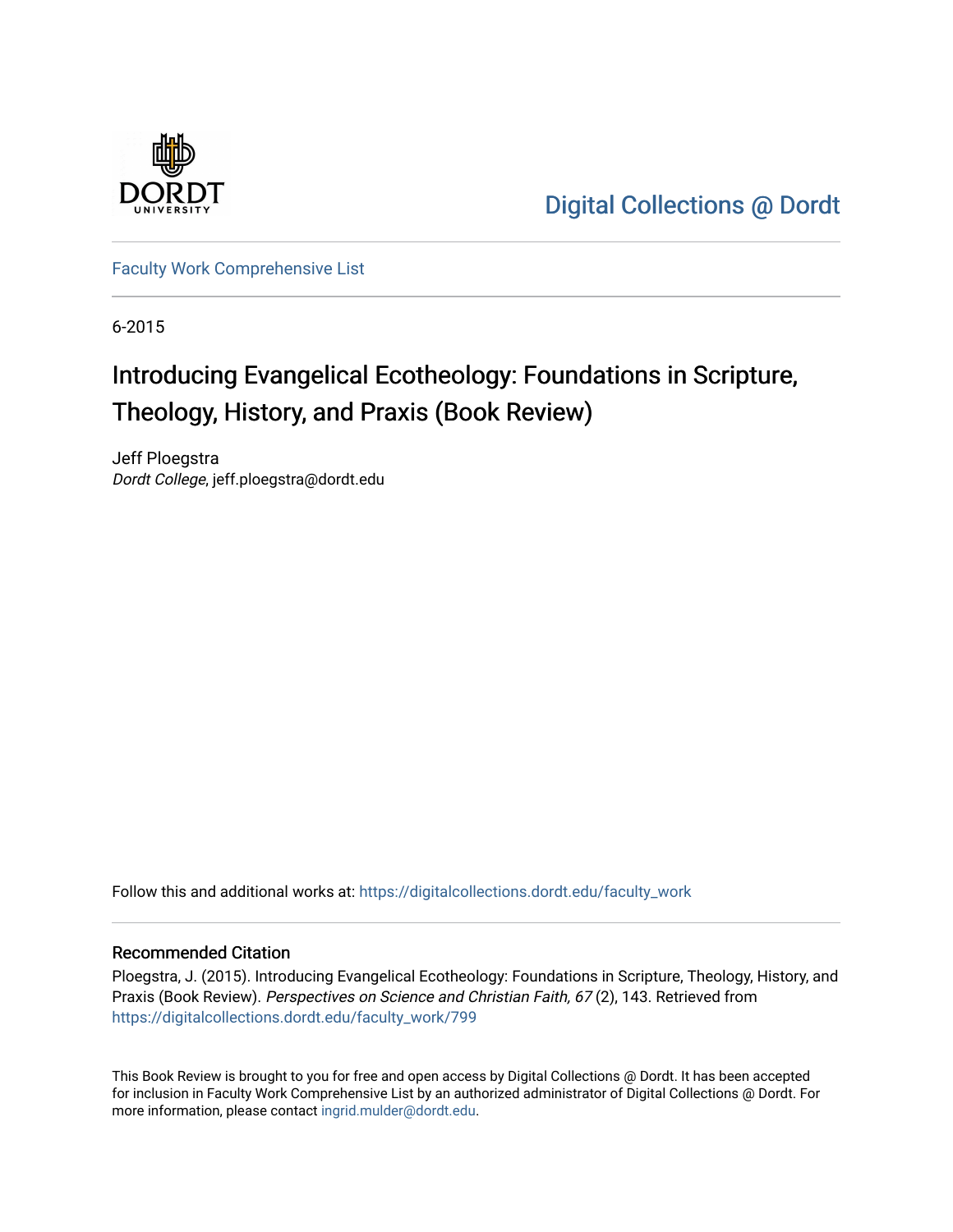### Introducing Evangelical Ecotheology: Foundations in Scripture, Theology, History, and Praxis (Book Review)

#### Abstract

Reviewed Title: Introducing Evangelical Ecotheology: Foundations in Scripture, Theology, History, and Praxis by Daniel L. Brunner, Jennifer L. Butler, and A. J. Swoboda. Grand Rapids: Baker Academic, 2014. 262 pp, ISBN: 9780801049651.

#### Keywords

book review, Introducing Evangelical Ecotheology, Scripture, theology, history, praxis, Daniel L. Brunner, Jennifer L. Butler, A. J. Swoboda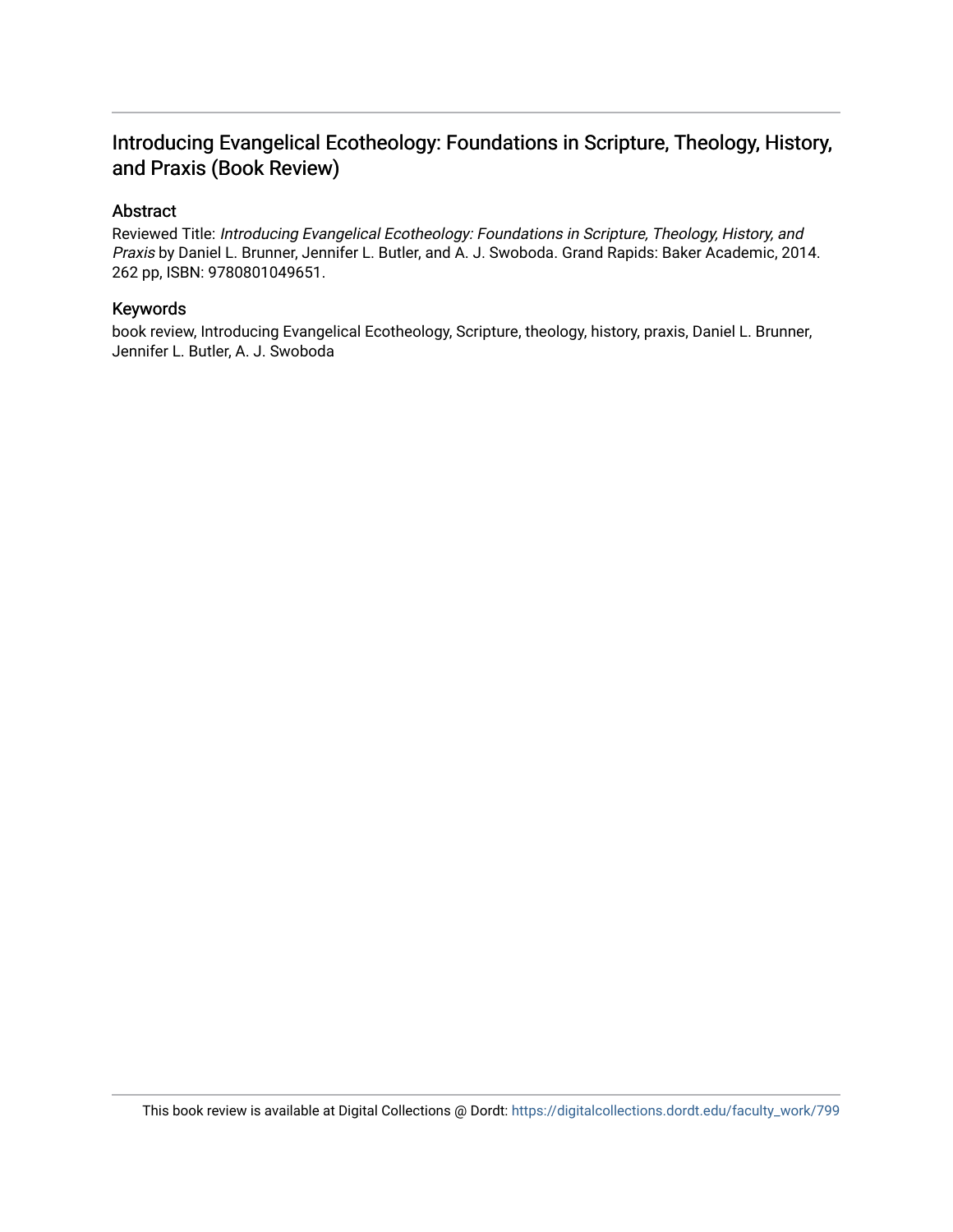

**INTRODUCING EVANGELICAL ECOTHEOLOGY: Foundations in Scripture, Theology, History, and Praxis** by Daniel L. Brunner, Jennifer L. Butler, and A. J. Swoboda. Grand Rapids, MI: Baker Academic, 2014. 262 pages. Paperback; \$26.99. ISBN: 9780801049651.

Given this title, you might think that you are picking up a textbook. The title *does* accurately reflect the themes of the book, but it substantially undersells the voice(s). The content is solid, and the book serves as an introduction to the topic as well as a "shaking of hands" with a rich pool of historical and contemporary writers and thinkers. It is a treasure trove of quotes and opens up the scope of the larger discussion surrounding our theology of the created world. Coming out of the Reformed tradition and being familiar with the likes of Cal DeWitt, Fred Van Dyke, Wendell Berry, and Doris Longacre, I was pleased to be introduced to a diversity of other voices, including those from Eastern Orthodox and Pentecostal traditions.

This book feels like an invitation to conversation. The self-introduction of each of the authors and their description of their writing process leaves one with the feeling that you are listening in on a very careful, gracious, thought-provoking, and impassioned discussion. In the first section, they explain to the reader their motivations for writing the book, their hermeneutical approaches, and core biblical reasons for caring for the earth. The intentional inclusion of "Tension Points" among the authors lends depth to the book and further invites the reader to the discussion. They even go so far as to explicitly ask the reader to consider their own opinion on a variety of issues, both theological and practical. This is a great strength of the book. It is not a reference manual or textbook, though I have already used it in the classroom. The book has a bit of an episodic feel as the voices of each of the writers emerge. It feels a bit like eating a fruit salad; the flavors blend, yet heterogeneity is maintained. Rather than being disruptive, this promotes a reflective engagement with the material.

Throughout the second section of the book, "Exploring Ecotheology," historical views of Christians are presented evenly. The ambiguity and periodic ambivalence of thousands of years of Christian thought on the relationship of human beings to nature is not reconstructed to portray Christianity and the church through time as a model of ecological sensitivity and creation care. They do an excellent job of clarifying and critiquing the roots of that ambiguity and show the interweaving of threads of many contemporary Christian positions throughout our theological heritage. They make it very clear that ecotheology is not some new fad but, rather, as they

quote Sallie McFague, "… nothing less than a return to our Hebrew and Christian roots" (p. 126).

The authors' commitment to a gracious critique of history is obvious; they point out that as contexts and the needs of the world change, so must the church's emphasis. The authors state, "Good theology … is always resituating itself in response to the current situation of the planet and humanity" (p. 125). The authors are convinced and convicted that the multiplicity of ecological crises is the "next great work facing both humanity and the Christian faith" (p. 16) and that we bear responsibility for where we are and where we will go in the future. They quote Wendell Berry as stating, "The culpability of Christianity in the destruction of the natural world and uselessness of Christianity in any effort to correct that destruction are now established clichés of the conservation movement" (pp. 46–47). This must change.

Throughout the book, but particularly in the second section, the authors make it clear that our view of the creation is deeply interwoven throughout our broader theological understanding. The authors touch on the interplay between our theology of nature and theological concepts such as the image of God, the transcendence and immanence of God, the humanity and divinity of Christ, the trinity, sin, soteriology, eschatology, the problem of gnosticism, pneumatology, covenant, and many other theological topics. Importantly, the various parts of this discussion closely tie our desire for orthodoxy to our love for our neighbor, our calling to stewardship, and discipleship. Throughout the book, the authors substantiate their claim that "our common call to earthkeeping is a part of our call to discipleship, and our call to discipleship is nothing more than a call to Jesus Christ" (p. 5). This is another great strength of the book. The conversational feel of the book situates all of the addressed issues within real, whole people. Even though treated separately, theology, discipleship, practice, and experience are all tied together. The term "evangelical" in the title appropriately highlights overarching themes of conversionism, activism, biblicism, and crucicentrism.

The third section of the book, "Doing Ecotheology," outlines the contours of activity situated in our love for God and all that he has made: our neighbors and our *oikos*—our home. The authors clearly articulate that orthopraxis shapes orthodoxy as much as the other way around; knowledge is insufficient. They cite research which demonstrates that there is no direct relationship between having more information and being more ecologically conscious. In parallel to the theological and philosophical connections made previously, the authors clarify the interrelationships between the *practices* of stewarding the creation, caring for our neighbor, and loving God repeatedly throughout the section.